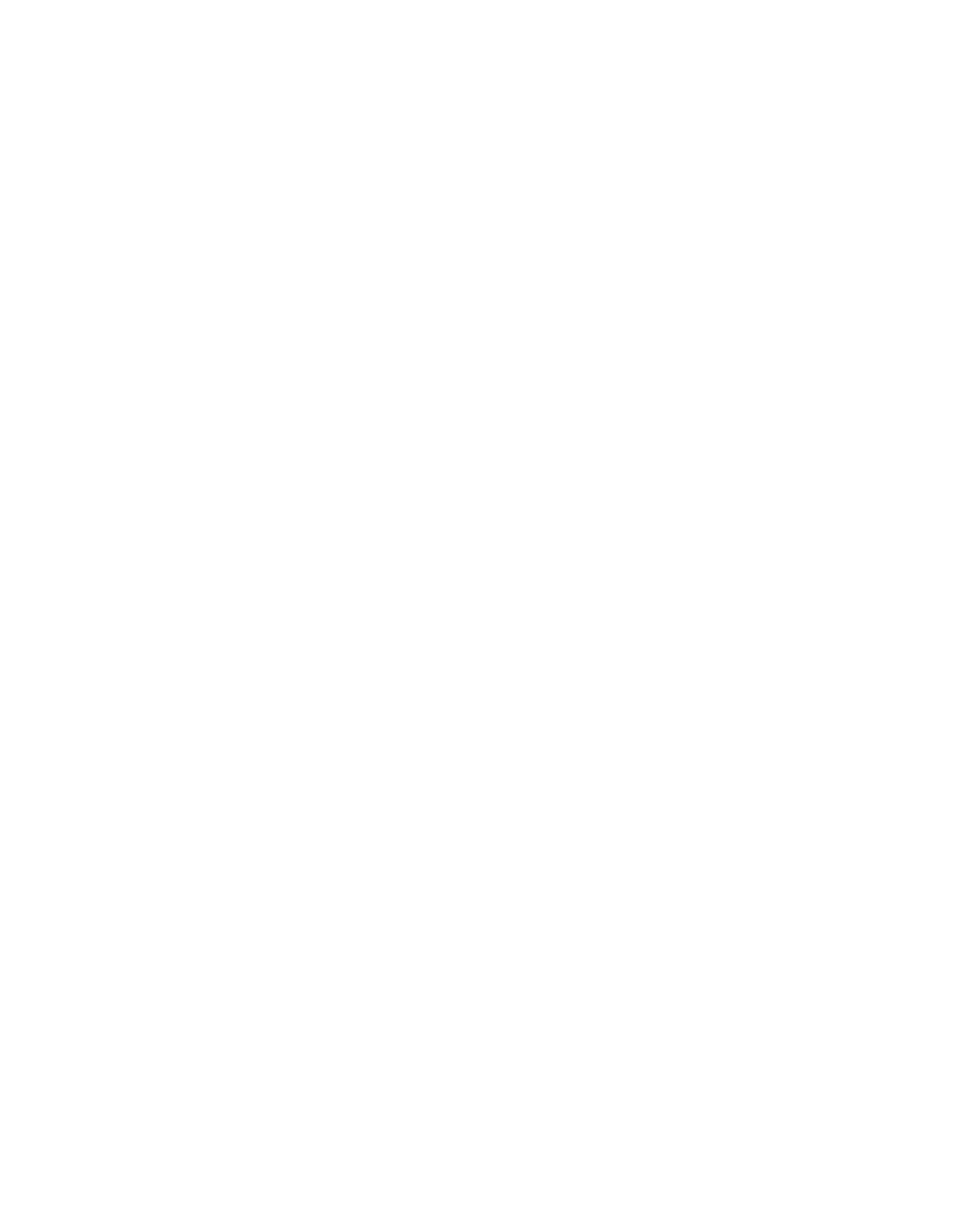and Dakota/Lakota tribal affiliations (the largest groups attending Minnesota schools), one-third of students selected *other tribe* with unknown affiliation.

Since the measures and variables used in the study were based on self-reported responses to the survey items, it should be noted that respondents may tend to be more biased to the items related to negative experiences. Therefore, self-report bias may mask the real magnitude of the associations (Devaux & Sassi, 2015; Krumpal, 2013; Latkin et al., 2017).

#### **CONCLUSION**

The socio-cultural and educational contexts for AI/AN students are complex and their mental health outcomes are unacceptable, which begets the need to expand on and increase research activities in this student community. Bivariate associations and correlations are insufficient and do not uncover the whole picture. Risk factors and risky behaviors are consistently associated with mental distress across AI/AN student groups. But most importantly, not only do protective factors reduce the likelihood of mental distress, they also reduce the negative effects of risk factors and behaviors. Educators, counselors, and youth workers can use this information to structure curriculum and after school programs, learning supports, therapy practices, and developmental opportunities, to better support the needs of these students, specifically through better understanding of the events and contexts that contribute to students' elevated mental distress levels. de Heer et al. (2020), and many others (McKinley et al., 2019, Shane et al., 2018), point to the value of collaborations among researchers and practitioners; this is a good place to demonstrate that recommendation.

Social supports reduce the likelihood of mental distress among AI/AN students, particularly family/community support and sense of empowerment. In fact, in the context of such supports, the negative effects of risk factors and behaviors are reduced, particularly the negative effects of experiencing trauma. These findings can equip practitioners with the knowledge to further support AI/AN students, specifically, through a better understanding of which social supports are at play and the importance of context, such as home and school environments. The Circle of Courage, as an indigenous PYD framework, is more than a philosophy; it represents core values for education and youth work in ways that are consistent with our findings. Leveraging the assets, positive supports, and elements reflected in the Circle of Courage, practitioners and policy makers can be better equipped to promote positive mental health among AI/AN students.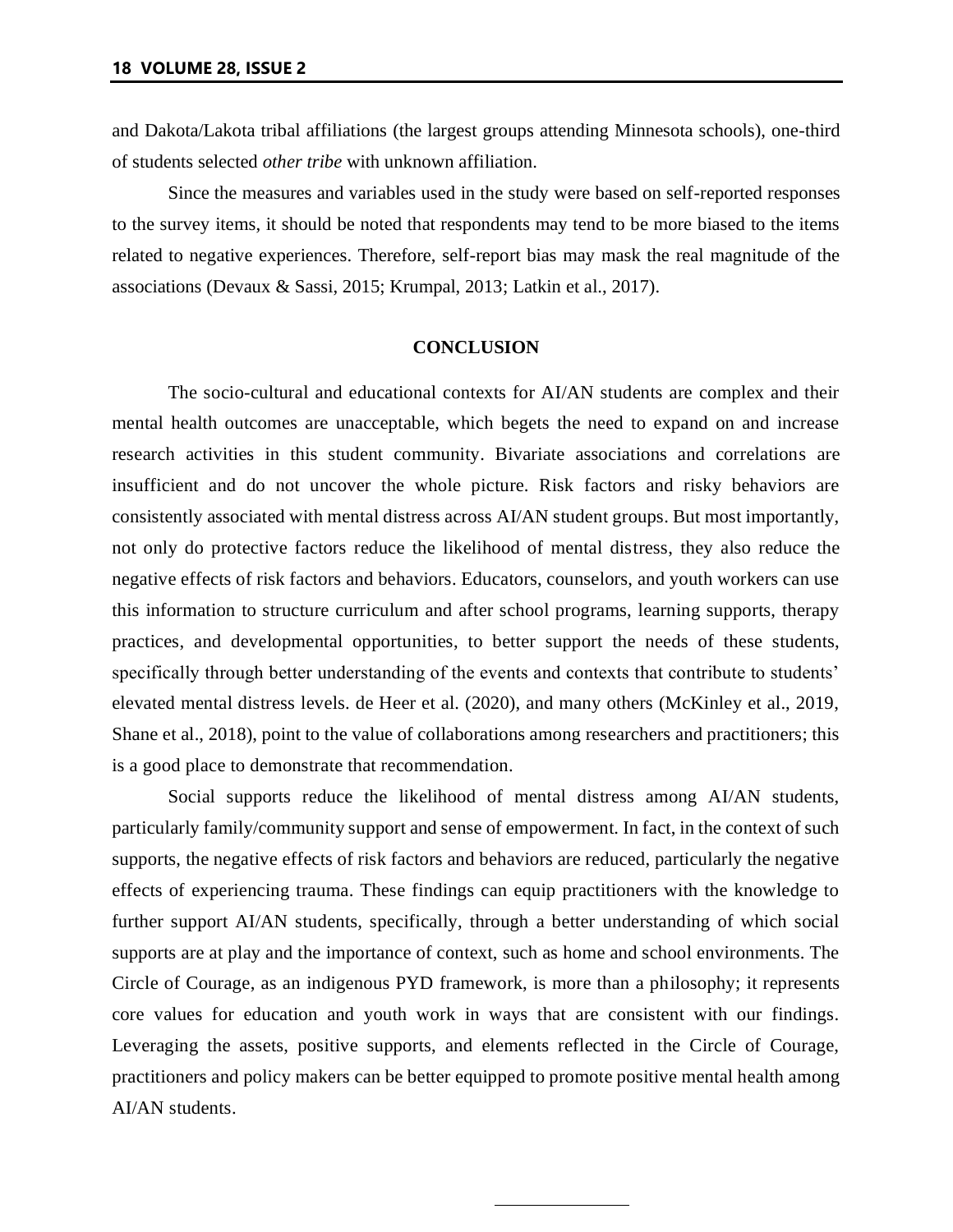#### **REFERENCES**

- Abraczinskas, M., Kilmer, R., Haber, M., Cook, J., & Zarrett, N. (2016). Effects of extracurricular participation on the internalizing problems and intrapersonal strengths of youth in a system of care. *American Journal of Community Psychology*, *57*, 308–319. [https://doi.org/](https://doi.org/10.1002/ajcp.12048) [10.1002/ajcp.12048](https://doi.org/10.1002/ajcp.12048)
- Aspen Institute. (2018). *Pursuing social and emotional development through a racial equity lens: A call to action*.<https://www.aspeninstitute.org/publications/>
- Barlow, A., Tingey, L., Cwik, M., Goklish, N., Larzelere-Hinton, F., Lee, A., Suttle, R., Mullany, B., & Walkup, J. T. (2012). Understanding the relationship between substance use and selfinjury in American Indian youth. *The American Journal of Drug and Alcohol Abuse, 38*(5), 403-408.<https://doi.org/10.3109/00952990.2012.696757>
- Baumeister, R. F, & Leary, M. R. (1995). The need to belong: Desire for interpersonal attachments as a fundamental human motivation. *Psychological Bulletin, 117*, 497-529. [https://doi.org/](https://doi.org/10.1037/0033-2909.117.3.497) [10.1037/0033-2909.117.3.497](https://doi.org/10.1037/0033-2909.117.3.497)
- Becker, B. E., & Luthar, S. S. (2002). Social–emotional factors affecting achievement outcomes among disadvantaged students: Closing the achievement gap. *Educational Psychologist, 37*(4), 197-214. [https://doi.org/10.1207/S15326985EP3704\\_1](https://doi.org/10.1207/S15326985EP3704_1)
- Benson, P. L. (1990). *The troubled journey: A portrait of 6th to 12th grade youth*. Search Institute. <http://pub.search-institute.org/file/archive/1990-Benson-Troubled-Journey.pdf>
- Benson, P. L. (2002). Adolescent development in social and community context: A program of research. In R. M. Lerner, C. S. Taylor, & A. von Eye (Eds.), *New Directions for Youth Development: Pathways to Positive Development among Diverse Youth, 95*, 123–147.
- Benson, P. L., Scales, P. C., Hamilton, S. F., & Sesma, A. (2006). Positive youth development: Theory, research, and applications. In W. Damon & R. M. Lerner (Eds.), *Handbook of child psychology: Vol. 1* (6<sup>th</sup> ed., pp. 894-941). John Wiley & Sons.
- Benson, P. L., Scales, P. C., & Syvertsen, A. K. (2011). The contribution of the developmental assets framework to positive youth development theory and practice. In R. M. Lerner, J. V. Lerner, & J. B. Benson (Eds), *Advances in child development and behavior, 41*. [https://www.sciencedirect.com/bookseries/advances-in-child-development-and](https://www.sciencedirect.com/bookseries/advances-in-child-development-and-behavior/volumes)[behavior/volumes](https://www.sciencedirect.com/bookseries/advances-in-child-development-and-behavior/volumes)
- Borowsky, I.W., Resnick, M.D., Ireland, M., & Blum, R.W. (1999). Suicide attempts among American Indian and Alaska Native youth: risk and protective factors. *Archives of Pediatric and Adolescent Medicine, 153*(6), 573-580.<https://doi.org/10.1001/archpedi.153.6.573>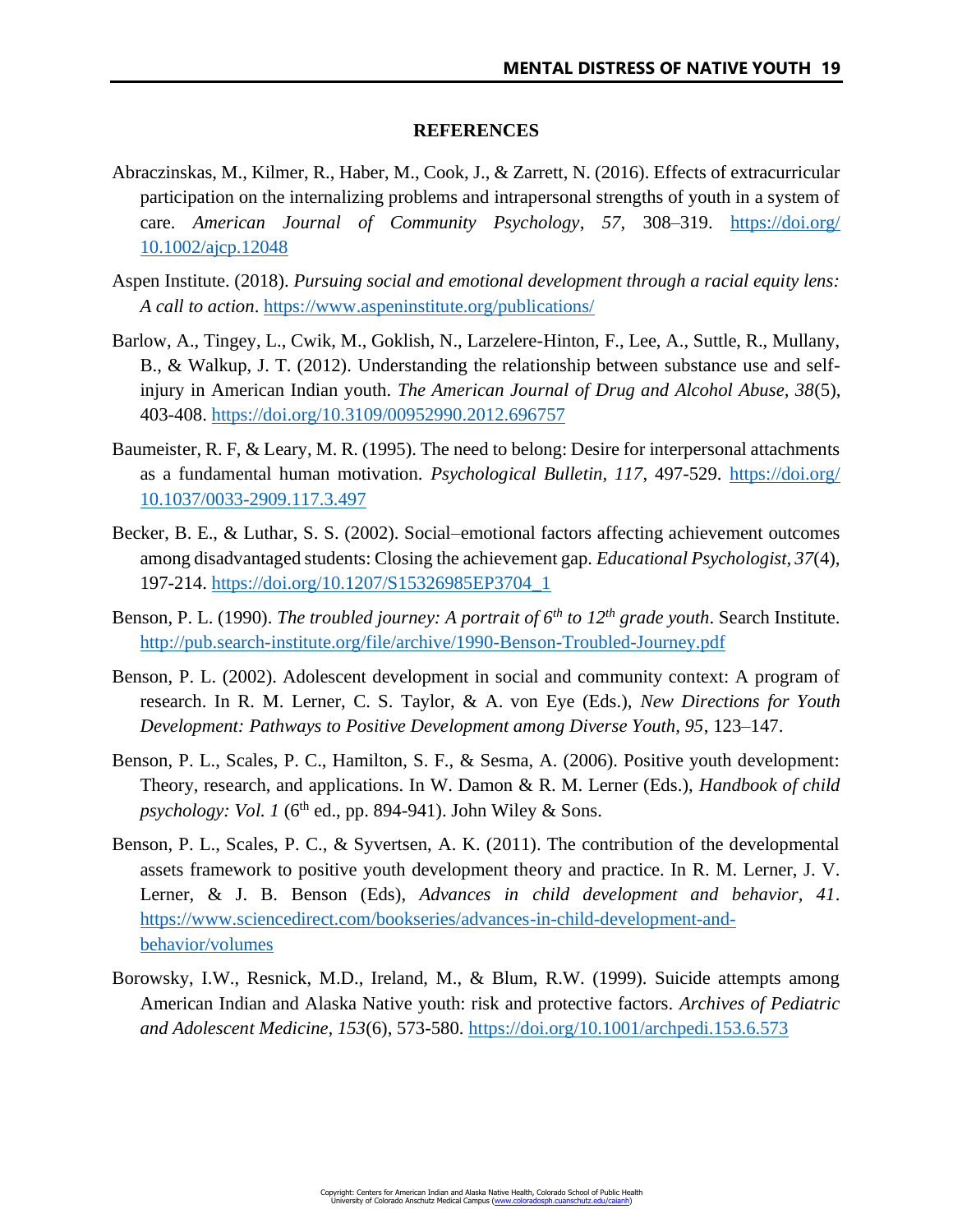- Boyd-Ball, A. J., Manson, S. M., Noonan, C., & Beals, J. (2006). Traumatic events and alcohol use disorders among American Indian adolescents and young adults. *Journal of Traumatic Stress, 19*(6), 937-947.<https://doi.org/10.1002/jts.20176>
- Bozdogan, H. (1987). Model selection and Akaike's Information Criterion (AIC): the general theory and its analytical extensions. *Psychometrika, 52*(3), 345-370. [https://doi.org/10.1007/](https://doi.org/10.1007/BF02294361) [BF02294361](https://doi.org/10.1007/BF02294361)
- Brendtro, L. K. (2020). Trauma-wise teens. *Thriving, 5*(1). [https://growingedgetraining.com/](https://growingedgetraining.com/thriving) [thriving](https://growingedgetraining.com/thriving)
- Brendtro, L.K., Brokenleg, M., & Van Bockern, S. (2019). *Reclaiming youth at risk: our hope for the future* (3rd ed.). Solution Tree Press.
- Breslau, J., Lane, M., Sampson, N., Kessler, R. C. (2008). Mental disorders and subsequent educational attainment in a US national sample. *Journal of Psychiatric Research, 42*, 708-716. <https://doi.org/10.1016/j.jpsychires.2008.01.016>
- Brokenleg, M. (2017). *Reclaiming youth at risk: The circle of courage* [Presentation]. Educational Equity in Action Convening, University of Minnesota, Minneapolis, MN. <http://www.gap.umn.edu/About/edequityinaction.html>
- Burnette, C. E., & Figley, C. R. (2016). Risk and protective factors related to the wellness of American Indian and Alaska Native youth: A systematic review. *International Public Health Journal, 8*(2), 137-154.
- Burton, C. M., Marshal, M. P., & Chisolm, D. J. (2014). School absenteeism and mental health among sexual minority youth and heterosexual youth. *Journal of School Psychology, 52*(1), 37-47.<http://doi.org/10.1016/j.jsp.2013.12.001>
- Campbell, C. D., & Evans-Campbell, T. (2011). Historical trauma and Native American child development and mental health: An overview. In M. C. Sarche, P. Spicer, P. Farrell, & H. E. Fitzgerald (Eds.), *Child psychology and mental health. American Indian and Alaska Native children and mental health: Development, context, prevention, and treatment* (pp. 1-26). Praeger/ABC-CLIO.
- Centers for Disease Control and Prevention. (2020). *1999-2018 Wide Ranging Online Data for Epidemiological Research (WONDER), Underlying Cause of Death* [Data file]. <https://wonder.cdc.gov/ucd-icd10.html>
- Côté-Lussier, C. & Fitzpatrick, C. (2016). Feelings of safety at school, socioemotional functioning, and classroom engagement. *Journal of Adolescent Health, 58*(5), 543-550. <http://doi.org/10.1016/j.jadohealth.2016.01.003>
- Cummins, J., Ireland, M., Resnick, M., & Blum, R. W. (1999). Correlates of physical and emotional health among Native American adolescents. *Journal of Adolescent Health, 24*(1), 38-44. [https://doi.org/10.1016/S1054-139X\(98\)00063-9](https://doi.org/10.1016/S1054-139X(98)00063-9)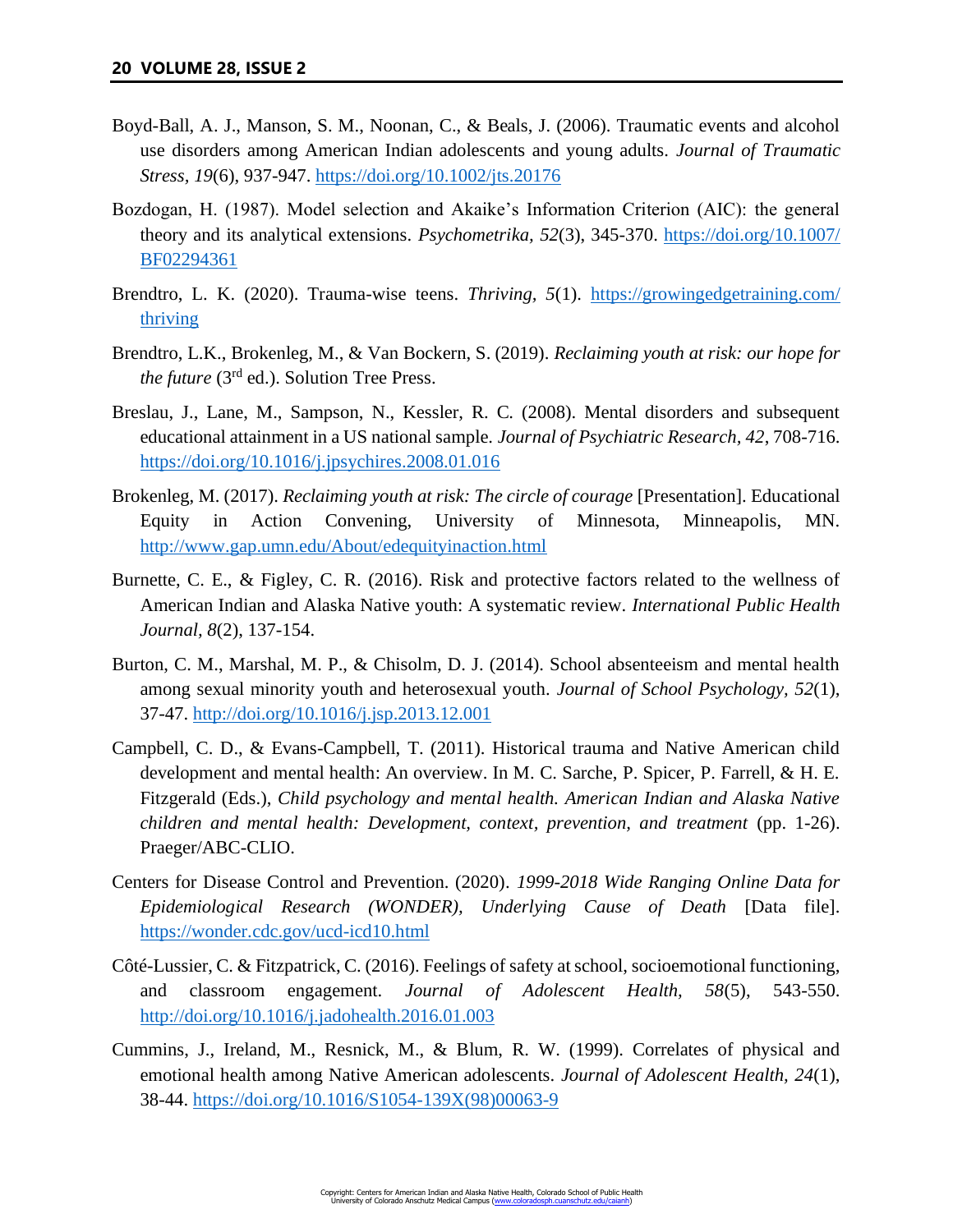- de Heer, B., Heffern, J. K., Cheney, J. S., Secakuku, A., & Baldwin, J. (2020). A community-based evaluation of a culturally grounded, American Indian after-school prevention program: The value of practitioner-researcher collaboration. *American Indian and Alaska Native Mental Health Research, 27*(1), 1-20.<https://doi.org/10.5820/aian.2701.2020.1>
- Demmert, W. G., Grissmer, D., & Towner, J. (2006). A review and analysis of the research on Native American students. *Journal of American Indian Education, 45*(3), 5-23. [https://jaie.asu.edu/sites/default/files/453\\_2006\\_2\\_demmert\\_et\\_al.pdf](https://jaie.asu.edu/sites/default/files/453_2006_2_demmert_et_al.pdf)
- DeSocio, J., & Hootman, J. (2004). Children's mental health and school success. *The Journal of School Nursing, 20*(4), 189-196.<https://doi.org/10.1177/10598405040200040201>
- Devaux, M. & Sassi, F. (2015). Social disparities in hazardous alcohol use: self-report bias may lead to incorrect estimates. *European Journal of Public Health, 26*(1), 129–134. <https://doi.org/10.1093/eurpub/ckv190>
- Dickerson, D. L., & Johnson, C. L. (2012). Mental health and substance abuse characteristics among a clinical sample of urban American Indian/Alaska Native youth in a large California metropolitan area: A descriptive study. *Community Mental Health Journal, 48*(1), 56-62. <https://doi.org/10.1007/s10597-010-9368-3>
- EAB. (2020). Are districts the Nation's adolescents mental health care providers? [https://eab.com/research/district-leadership/whitepaper/are-districts-the-nations-adolescent](https://eab.com/research/district-leadership/whitepaper/are-districts-the-nations-adolescent-mental-health-care-providers/)[mental-health-care-providers/](https://eab.com/research/district-leadership/whitepaper/are-districts-the-nations-adolescent-mental-health-care-providers/)
- Epstein, S., Roberts, E., Sedgwick, R., Polling, C., Finning, K., Ford, T., Dutta, R., & Downs, J. (2019). School absenteeism as a risk factor for self‑harm and suicidal ideation in children and adolescents: a systematic review and meta‑analysis. *European Child & Adolescent Psychiatry, 29*, 1175-1194.<https://doi.org/10.1007/s00787-019-01327-3>
- Ersan, O., Do, T., Kang, Y., & Rodriguez, M. C. (2018). *Mental distress: Risk and protective factors among American Indian youth* [Paper presentation]. The annual meeting of the American Educational Research Association, New York, NY. [https://sites.google.com/view/](https://sites.google.com/view/mnydrg/research) [mnydrg/research](https://sites.google.com/view/mnydrg/research)
- Evans-Campbell, T. (2008). Historical trauma in American Indian/Native Alaska communities: A multilevel framework for exploring impacts on individuals, families, and communities. *Journal of Interpersonal Violence, 23*(3), 316-338. [https://doi.org/10.1177/088626050](https://doi.org/10.1177/0886260507312290) [7312290](https://doi.org/10.1177/0886260507312290)
- Fraser-Thomas, J. L., Côté, J., & Deakin, J. (2005). Youth sport programs: An avenue to foster positive youth development. *Physical Education and Sport Pedagogy, 10*(1), 19-40. <https://doi.org/10.1080/1740898042000334890>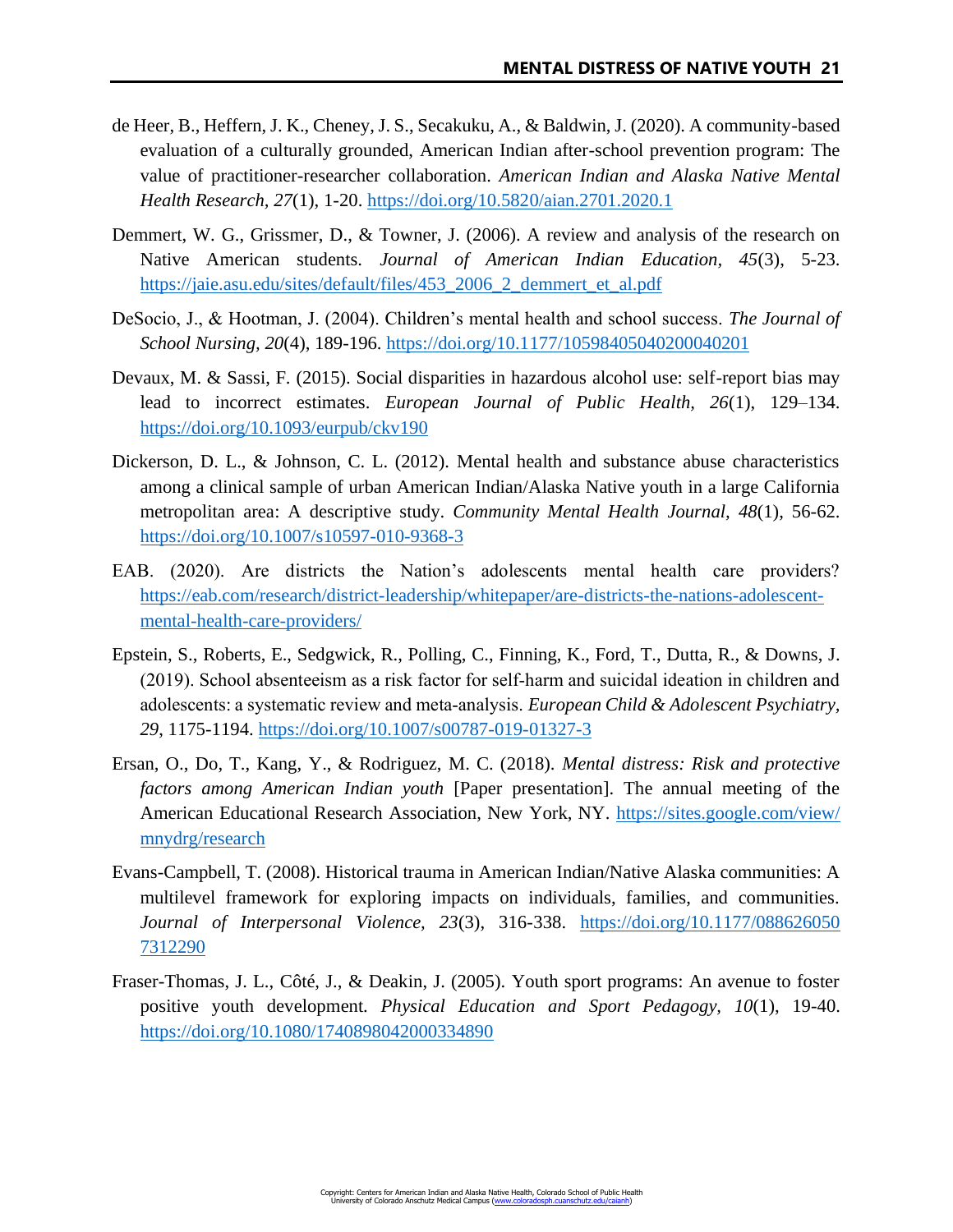- Galliher, R. V., Jones, M. D., Dahl, A. (2011). Concurrent and longitudinal effects of ethnic identity and experiences of discrimination on psychosocial adjustment of Navajo adolescents. *Developmental Psychology, 47*(2), 509–526.<https://doi.org/10.1037/a0021061>
- Garcia, G. M., Hedwig, T., Hanson, B. L., Rivera, M., & Smith, C. A. (2019). The relationship between mixed race/ethnicity, developmental assets, and mental health among youth. *Journal of Racial and Ethnic Health Disparities, 6*, 77-85.<https://doi.org/10.1007/s40615-018-0501-2>
- Garroutte, E. M., Goldberg, J., Beals, J., Herrell, R., Manson, S. M., & the AI-SUPERPFP Team (2003). Spirituality and attempted suicide among American Indians. *Social Science & Medicine, 56*(7), 1571-1579. [https://doi.org/10.1016/s0277-9536\(02\)00157-0](https://doi.org/10.1016/s0277-9536(02)00157-0)
- Gloppen, K., McMorris, B., Gower, A., & Eisenberg, M. (2018). Associations between bullying involvement, protective factors, and mental health among American Indian youth. *American Journal of Orthopsychiatry, 88*(4), 413-421.<http://doi.org/10.1037/ort0000284>
- Gonzálves, C., Kearney, C. A., Jiménez-Ayala, C. E., Sanmartín, R., Vicent, M., Inglés, C. J., & García-Fernández, J. M. (2018). Functional profiles of school refusal behavior and their relationship with depression, anxiety, and stress. *Psychiatry Research, 269*, 140-144. <https://doi.org/10.1016/j.psychres.2018.08.069>
- Grossman, D. C., Milligan, B. C., & Deyo, R. A. (1991). Risk factors for suicide attempts among Navajo adolescents. *American Journal of Public Health*, 81(7), 870-874. [https://doi.org/](https://doi.org/10.2105/ajph.81.7.870) [10.2105/ajph.81.7.870](https://doi.org/10.2105/ajph.81.7.870)
- Guillory, R. M., & Wolverton, M. (2008). It's about family: Native American student perspective in higher education. *The Journal of Higher Education*, *79*(1), 58-87. [https://doi.org/10.1080/](https://doi.org/10.1080/00221546.2008.11772086) [00221546.2008.11772086](https://doi.org/10.1080/00221546.2008.11772086)
- Hill, D. L. (2009). Relationship between sense of belonging as connectedness and suicide in American Indians. *Archives of Psychiatric Nursing, 23*(1), 65-74. [https://doi.org/10.1016/](https://doi.org/10.1016/j.apnu.2008.03.003) [j.apnu.2008.03.003](https://doi.org/10.1016/j.apnu.2008.03.003)
- Hosker, D. K., Elkins, R. M., & Potter, M. P. (2019). Promoting mental health and wellness in youth through physical activity, nutrition, and sleep. *Child Adolescent Psychiatric Clinics of North America, 28*(2), 171-193.<https://doi.org/10.1016/j.chc.2018.11.010>
- Hughes, D., Witherspoon, D., Rivas-Drake, D., & West-Bey, N. (2009). Received ethnic-racial socialization messages and youths' academic and behavioral outcomes: Examining the mediating role of ethnic identity and self-esteem. *Cultural Diversity and Ethnic Minority Psychology, 15*(2), 112-124.<https://doi.org/10.1037/a0015509>
- Jacka, F. N., Kremer, P. J., Berk, M., de Silva-Sanigorski, A. M., Moodie, M., Leslie, E. R., Pasco, J. A., & Swinburn, B. A. (2011). A prospective study of diet quality and mental health in adolescents. *PloS ONE, 6*(9), e24805.<https://doi.org/10.1371/journal.pone.0024805>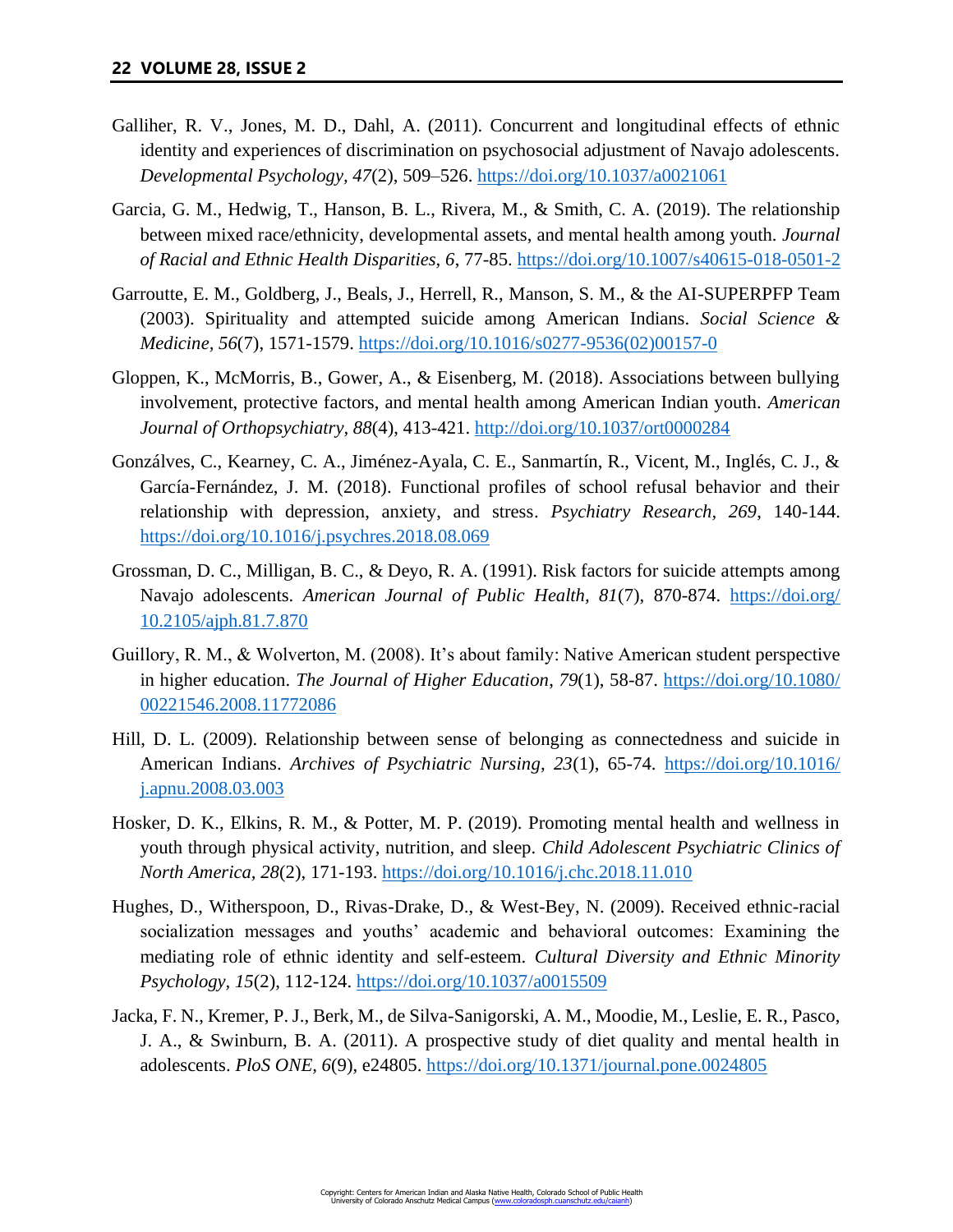- Jaramillo, J., Mello, Z. R., Worrell, F. C. (2016). Ethnic identity, stereotype threat, and perceived discrimination among Native American adolescents. *Journal of Research on Adolescence, 26*(4), 619–1064. https://doi.org/ 10.1111/jora.12228
- Jiang, C., Mitran, A., Miniño, A., & Ni, H. (2015). *Racial and gender disparities in suicide among young adults aged 18–24: United States, 2009–2013*. [https://www.cdc.gov/nchs/data/](https://www.cdc.gov/nchs/data/hestat/suicide/racial_and_gender_2009_2013.htm) [hestat/suicide/racial\\_and\\_gender\\_2009\\_2013.htm](https://www.cdc.gov/nchs/data/hestat/suicide/racial_and_gender_2009_2013.htm)
- Johnson, T., & Tomren, H. (1999). Helplessness, hopelessness, and despair: Identifying the precursors to Indian youth suicide. *American Indian Culture and Research Journal*, *23*(3), 287-301.<https://doi.org/10.17953/aicr.23.3.vq543623wv51h23t>
- Kang, Y., Smith, M., Ersan, O., & Rodriguez, M. C. (2018, April). *A pathway to resilience for students who experience trauma: A structural equation modeling approach* [Paper presentation]. The annual meeting of the American Educational Research Association, New York, NY.<https://sites.google.com/view/mnydrg/research>
- Khalid, S., Williams, C. M., & Reynolds, S. A. (2017). Is there an association between diet and depression in children and adolescents? A systematic review. *British Journal of Nutrition, 116*(12), 2097-2108.<https://doi.org/10.1017/S0007114516004359>
- Krumpal, I. (2013). Determinants of social desirability bias in sensitive surveys: a literature review. *Quality & Quantity,* 47, 2025–2047.<https://doi.org/10.1007/s11135-011-9640-9>
- Kulis, S., Napoli, M., & Marsiglia, F. F. (2002). Ethnic pride, biculturalism, and drug use norms of urban American Indian adolescents. *Social Work Research, 26*(2), 101-112. <https://doi.org/10.1093/swr/26.2.101>
- LaFromboise, T., Coleman, H. L. K., & Gerton, J. (1993). Psychological impact of biculturalism: Evidence and theory. *Psychological Bulletin, 114*(3), 395-412[. http://dx.doi.org/10.1037/0033-](http://dx.doi.org/10.1037/0033-2909.114.3.395) [2909.114.3.395](http://dx.doi.org/10.1037/0033-2909.114.3.395)
- Langille, D. B., Asbridge, M., Cragg, A., & Rasic, D. (2015). Associations of school connectedness with adolescent suicidality: Gender differences and the role of risk of depression. *The Canadian Journal of Psychiatry, 60*(6), 258-267. <https://doi.org/10.1177/070674371506000604>
- Larson, R. W. (2000). Toward a psychology of positive youth development. *American Psychologist, 55*(1), 170-183.<https://doi.org/10.1037/0003-066X.55.1.170>
- Latkin, C. A., Edwards, C., Davey-Rothwell, M. A., & Tobin, K. E. (2017). The relationship between social desirability bias and self-reports of health, substance use, and social network factors among urban substance users in Baltimore, Maryland. *Addictive Behaviors, 73*, 133- 136.<https://doi.org/10.1016/j.addbeh.2017.05.005>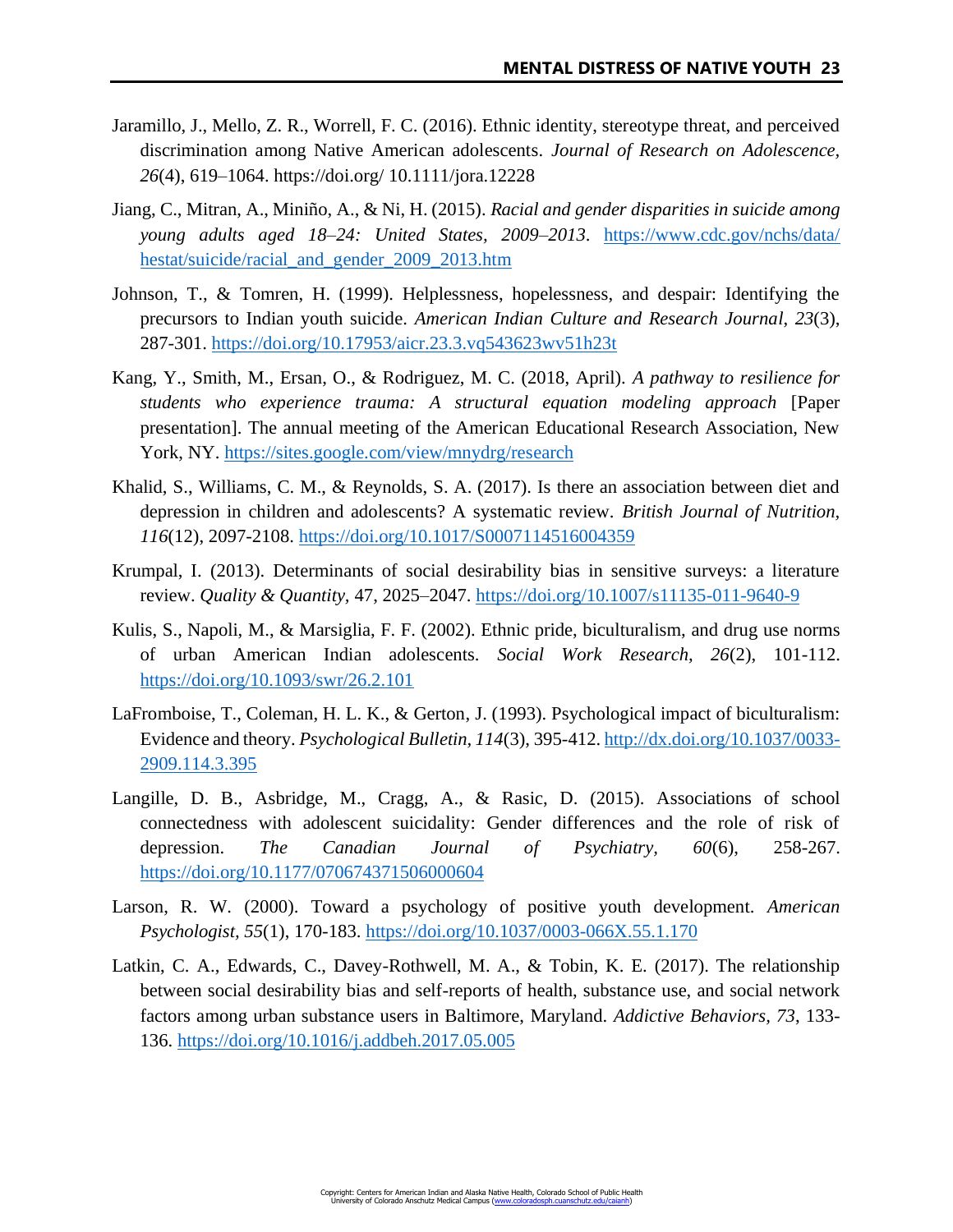- Lerner, R. M., Lerner, J. V., Lewin-Bizan, S., Bowers, E. P., Boyd, M. J., Mueller, M. K., Schmid, K. L., & Napolitano, C. M. (2011). Positive youth development: Processes, programs, and problematics. *Journal of Youth Development, 6*(3), 41-64. [https://doi.org/10.5195/](https://doi.org/10.5195/JYD.2011.174) [JYD.2011.174](https://doi.org/10.5195/JYD.2011.174)
- Linacre, J. M. (2019). *Winsteps* (Version 4.4.7) [Computer Software].<https://www.winsteps.com/>
- Mason, M. J., Schmidt, C., Abraham, A., Walker, L., & Tercyak, K. (2009). Adolescents' social environment and depression: Social networks, extracurricular activity, and family relationship influences. *Journal of Clinical Psychology in Medical Settings*, *16*, 346-354. <https://doi.org/10.1007/s10880-009-9169-4>
- Masotti, P., Dennem, J., Hadani, S., Banuelos, K., King, J., Linton, J., Lockhart, B., & Patel, C. (2020). The Culture is Prevention Project: Measuring culture as a social determinant of mental health for Native/Indigenous peoples. *American Indian and Alaska Native Mental Health Research, 27*(1), 86-111.<https://doi.org/10.5820/aian.2701.2020.86>
- Masters, G. N. (1982). A Rasch model for partial credit scoring. *Psychometrika, 47*(2), 149-174. <https://doi.org/10.1007/BF02296272>
- McKinley, C. E., Figley, C. R., Woodward, S. M., Liddell, J. L., Billiot, S., Comby, N., & Sanders, S. (2019). Community-engaged and culturally relevant research to develop behavioral health interventions with American Indians and Alaska Natives. *American Indian and Alaska Native Mental Health Research, 26*(3), 79-103.<https://dx.doi.org/10.5820/aian.2603.2019.79>
- Meltzer, H., Vostanis, P., Goodman, R., & Ford, T. (2007). Children's perceptions of neighbourhood trustworthiness and safety and their mental health. *Journal of Child Psychology and Psychiatry, 48*(12), 1208-1213.<https://doi.org/10.1111/j.1469-7610.2007.01800.x>
- Messias, E., Kindrick, K., & Castro, J. (2014). School bullying, cyberbullying, or both: Correlates of teen suicidality in the 2011 CDC youth risk behavior survey. *Comprehensive Psychiatry, 55*(5), 1063-1068.<https://doi.org/10.1016/j.comppsych.2014.02.005>
- Minnesota Department of Education. (2019). *Minnesota Student Survey*. [http://education.state.](http://education.state.mn.us/MDE/dse/health/mss) [mn.us/MDE/dse/health/mss](http://education.state.mn.us/MDE/dse/health/mss)
- Minnesota Youth Development Research Group. (n.d.). *Research*. University of Minnesota. <https://sites.google.com/view/mnydrg/research>
- Muthén, L. K., & Muthén, B. O. (2012). *Mplus*. (Version 7). [Software program]. <https://www.statmodel.com/>
- National Association of Secondary School Principals. (2019). *Positional statement: Mental health.*  [https://files.nassp.org/archive/nassp/2019/01/NASSP18ADV-](https://files.nassp.org/archive/nassp/2019/01/NASSP18ADV-0005_PositionStatements__MentalHealth_P1a-1.pdf)0005 PositionStatements\_MentalHealth\_P1a-1.pdf
- National Institute of Mental Health (NIMH). (2019). *Mental health information*. [https://www.nimh.nih.gov/health/statistics/mental-illness.shtml#part\\_155771](https://www.nimh.nih.gov/health/statistics/mental-illness.shtml#part_155771)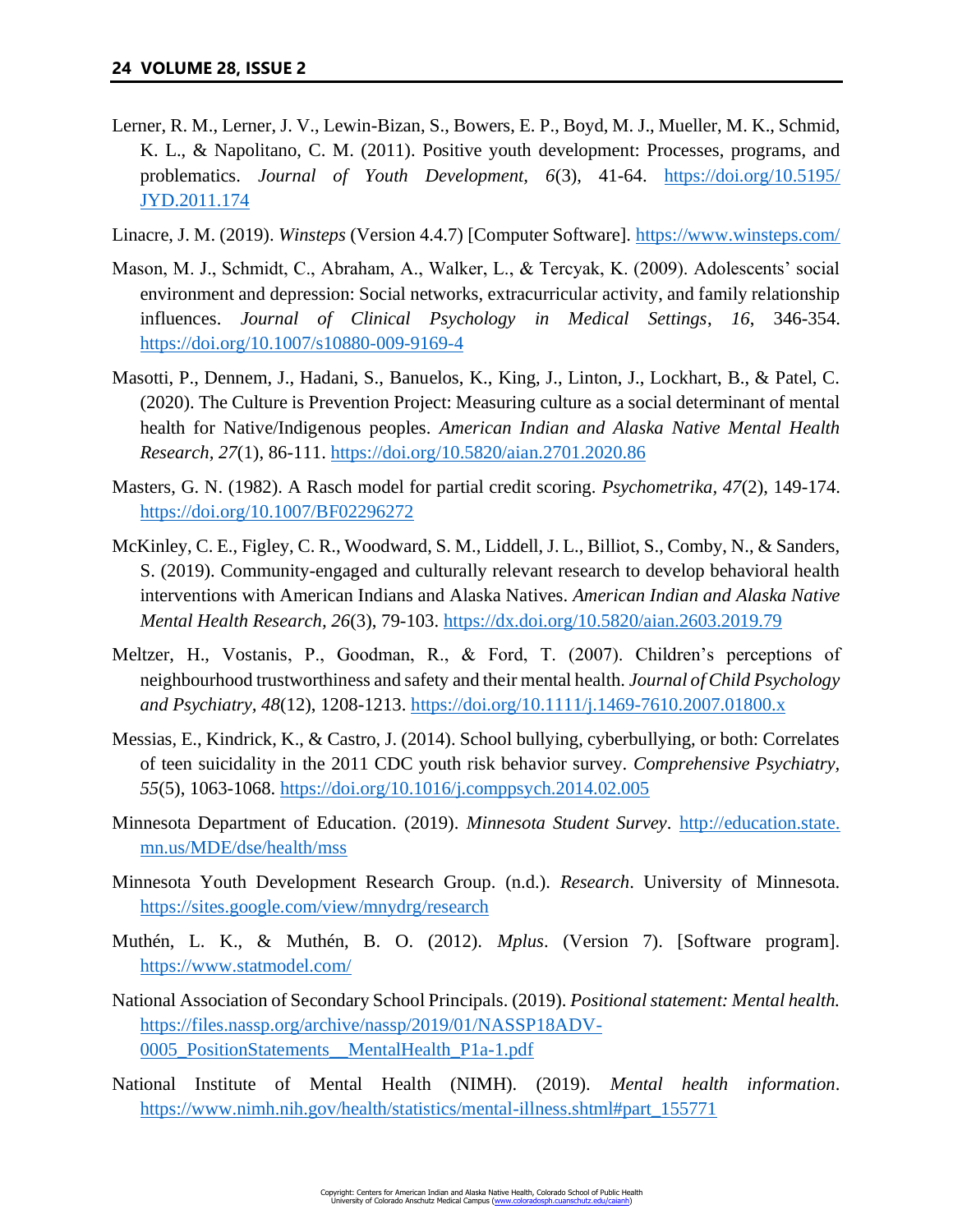- Okagaki, L., Helling, M. K., & Bingham, G. E. (2009). American Indian college students' ethnic identity and beliefs about education. *Journal of College Student Development, 50*(2), 157-176. <https://doi.org/10.1353/csd.0.0060>
- O'Neil, A., Quirk, S. E., Housden, S., Brennan, S. L., Williams, L. J., Pasco, J. A., Berk, M., & Jacka, F. N. (2014). Relationship between diet and mental health in children and adolescents: A systematic review. *American Journal of Public Health, 104*(10), e31-e42. <https://doi.org/10.2105/AJPH.2014.302110>
- Paruthi, S., Brooks, L. J., D'Ambrosia, C., Hall, W. A., Kotagal, S., Lloyd, R. M., Malow, B. A., Maski, K., Nichols, C., Quan, S. F., Rosen, C. L., Troester, M. M., & Wise, M. S. (2016). Recommended amount of sleep for pediatric populations: A consensus statement of the American academy of sleep medicine. *Journal of Clinical Sleep Medicine, 12*(6), 785-786. <https://doi.org/10.5664/jcsm.5866>
- Peng, S. S., & Wright, D. (1994). Explanation of academic achievement of Asian American students. *The Journal of Educational Research, 87*(6), 346-352. [https://doi.org/10.1080/](https://doi.org/10.1080/00220671.1994.9941265) [00220671.1994.9941265](https://doi.org/10.1080/00220671.1994.9941265)
- Rodriguez, M. C. (2017). *Technical report on developmental skills, supports, & challenges: 2013 & 2016 Minnesota Student Survey*. University of Minnesota. [https://conservancy.umn.edu/](https://conservancy.umn.edu/handle/11299/195197) [handle/11299/195197](https://conservancy.umn.edu/handle/11299/195197)
- Substance Abuse and Mental Health Services Administration. (2017). *Results from the 2017 National Survey on Drug Use and Health: Detailed tables.* [https://www.samhsa.gov/data/sites/](https://www.samhsa.gov/data/sites/default/files/cbhsq-reports/NSDUHDetailedTabs2017/NSDUHDetailedTabs2017.htm#tab1-1B) [default/files/cbhsq-reports/NSDUHDetailedTabs2017/NSDUHDetailedTabs2017.htm#tab1-1B](https://www.samhsa.gov/data/sites/default/files/cbhsq-reports/NSDUHDetailedTabs2017/NSDUHDetailedTabs2017.htm#tab1-1B)
- Substance Abuse and Mental Health Services Administration. (2019). *Risk and Protective Factors.* <https://www.samhsa.gov/sites/default/files/20190718-samhsa-risk-protective-factors.pdf>
- Sanchez, D. T. (2010). How do forced-choice dilemmas affect multiracial people? The role of identity autonomy and public regard in depressive symptoms. *Journal of Applied Social Psychology, 40*(7), 1657-1677.<https://doi.org/10.1111/j.1559-1816.2010.00634.x>
- Schraedley, P. K., Gotlib, I. H., & Hayward, C. (1999). Gender differences in correlates of depressive symptoms in adolescents. *Journal of Adolescent Health, 25*(2), 98-108. [https://doi.org/10.1016/s1054-139x\(99\)00038-5](https://doi.org/10.1016/s1054-139x(99)00038-5)
- Search Institute. (2013). *Developmental Assets Profile: Technical summary*. [http://www.search](http://www.search-institute.org/surveys/dap)[institute.org/surveys/dap](http://www.search-institute.org/surveys/dap)
- Seligman, M. E. P., & Csikszentmihalyi, M. (2000). Positive psychology: An introduction. *American Psychologist, 55*(1), 5-14.<https://psycnet.apa.org/doi/10.1037/0003-066X.55.1.5>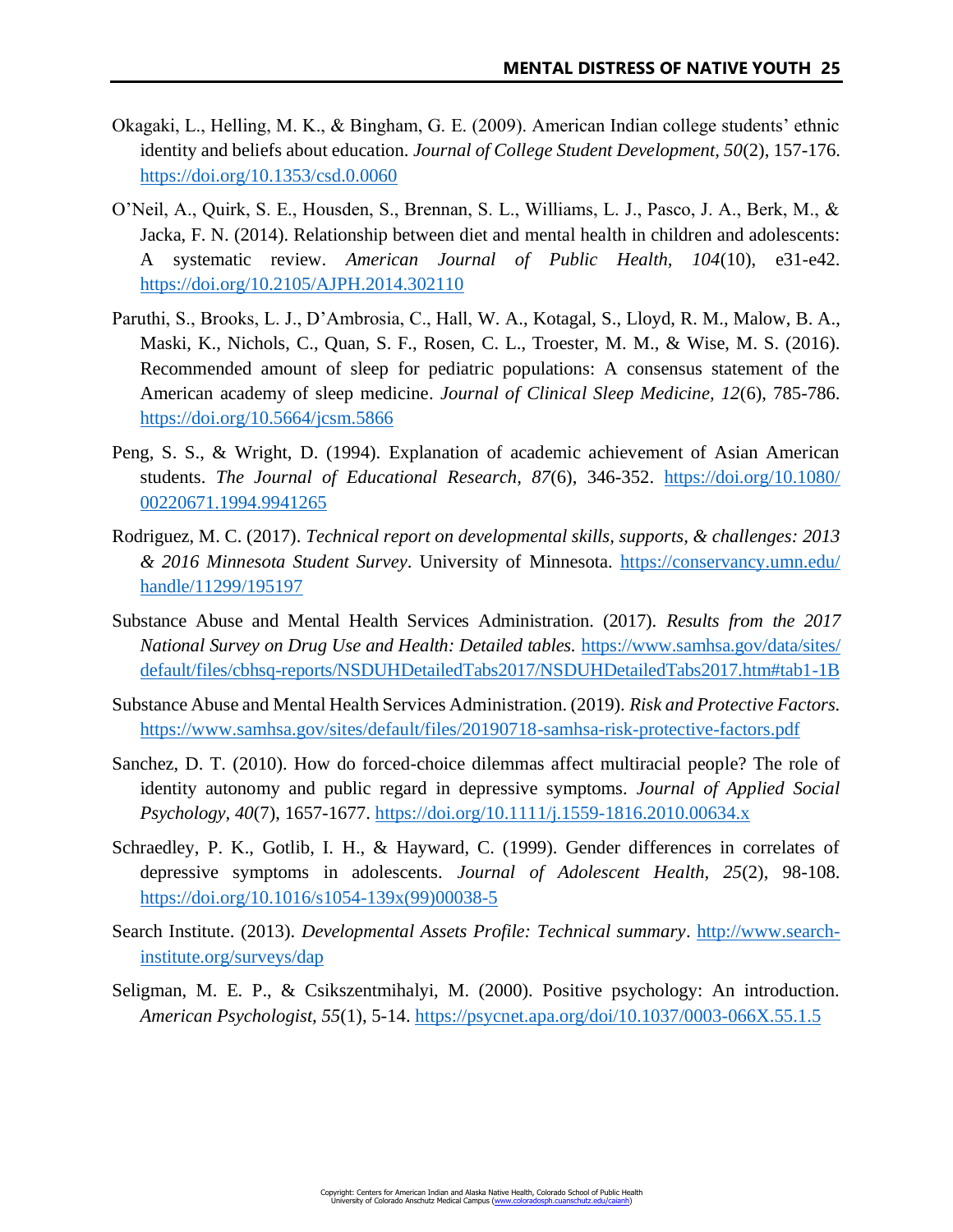- Serafini, K., Donovan, D. M., Wendt, D. C., Matsumiya, B., McCarty, C. A. (2017). A comparison of early adolescent behavioral health risks among urban American Indians/Alaska Natives and their peers. *American Indian and Alaska Native Mental Health Research, 24*(2), 1–17. <https://psycnet.apa.org/doi/10.5820/aian.2402.2017.1>
- Shallowhorn, K. (2018, February 28). Letter: Mental health legislation will be a game changer for teens. *The Buffalo News.* [https://buffalonews.com/opinion/letters/letter-mental-health](https://buffalonews.com/opinion/letters/letter-mental-health-legislation-will-be-a-game-changer-for-teens/article_857ce6bb-8f4c-52b7-bd22-fb9f07c77443.html)[legislation-will-be-a-game-changer-for-teens/article\\_857ce6bb-8f4c-52b7-bd22](https://buffalonews.com/opinion/letters/letter-mental-health-legislation-will-be-a-game-changer-for-teens/article_857ce6bb-8f4c-52b7-bd22-fb9f07c77443.html) [fb9f07c77443.html](https://buffalonews.com/opinion/letters/letter-mental-health-legislation-will-be-a-game-changer-for-teens/article_857ce6bb-8f4c-52b7-bd22-fb9f07c77443.html)
- Shane, A. L., Apok, C. R., Doyle, M. J., Hiratsuka, V. Y., Dillard, D. A., & Caindec, K. (2018). Future directions in disseminating research findings to urban Alaska Native people. *American Indian and Alaska Native Mental Health Research, 25*(1), 96-109. [https://dx.doi.org/](https://dx.doi.org/10.5820/aian.2501.2018.96) [10.5820/aian.2501.2018.96](https://dx.doi.org/10.5820/aian.2501.2018.96)
- Sherman, A. M., Skrzypek, A., Bell, R., Tatum, C., & Paskett, E. D. (2011). The contribution of social support and social strain to depressive symptoms in African American, Native American, and European American women. *Journal of Social and Personal Relationships, 28*(8)*,* 1104-1129.<https://doi.org/10.1177/0265407511406895>
- Shih, M., & Sanchez, D. T. (2005). Perspectives and research on the positive and negative implications of having multiple racial identities. *Psychological Bulletin, 131*(4), 569-591. <https://doi.org/10.1037/0033-2909.131.4.569>
- Shochet, I. M., Dadds, M. R., Ham, D., & Montague, R. (2006). School connectedness is an underemphasized parameter in adolescent mental health: results of a community prediction study. *Journal of Clinical Child & Adolescent Psychology, 35*(2), 170-179. [https://doi.org/10.1207/s15374424jccp3502\\_1](https://doi.org/10.1207/s15374424jccp3502_1)
- Silmere, H., & Stiffman, A. R. (2006). Factors associated with successful functioning in American Indian youths. *American Indian and Alaska Native Mental Health Research, 13, 23-47.* <https://doi.org/10.5820/aian.1303.2006.23>
- Smith, T. J., & McKenna, C. M. (2013). A comparison of logistic regression pseudo  $\mathbb{R}^2$  indices. *General Linear Model Journal, 39*(2), 17-26. [http://www.glmj.org/archives/GLMJ\\_](http://www.glmj.org/archives/GLMJ_2014v39n2.html) [2014v39n2.html](http://www.glmj.org/archives/GLMJ_2014v39n2.html)
- Stumblingbear-Riddle, G., & Romans, J. S. C. (2012). Resilience among urban American Indian adolescents: Exploration into the role of culture, self-esteem, subjective well-being, and social support. *American Indian and Alaska Native Mental Health Research, 19,* 1-19. <https://doi.org/10.5820/aian.1902.2012.1>
- Szumilas, M. (2010). Explaining odds ratios. *Journal of the Canadian Academy of Child and Adolescent Psychiatry, 19(3)*, 227-229. [https://www.ncbi.nlm.nih.gov/pmc/articles/](https://www.ncbi.nlm.nih.gov/pmc/articles/PMC2938757/) [PMC2938757/](https://www.ncbi.nlm.nih.gov/pmc/articles/PMC2938757/)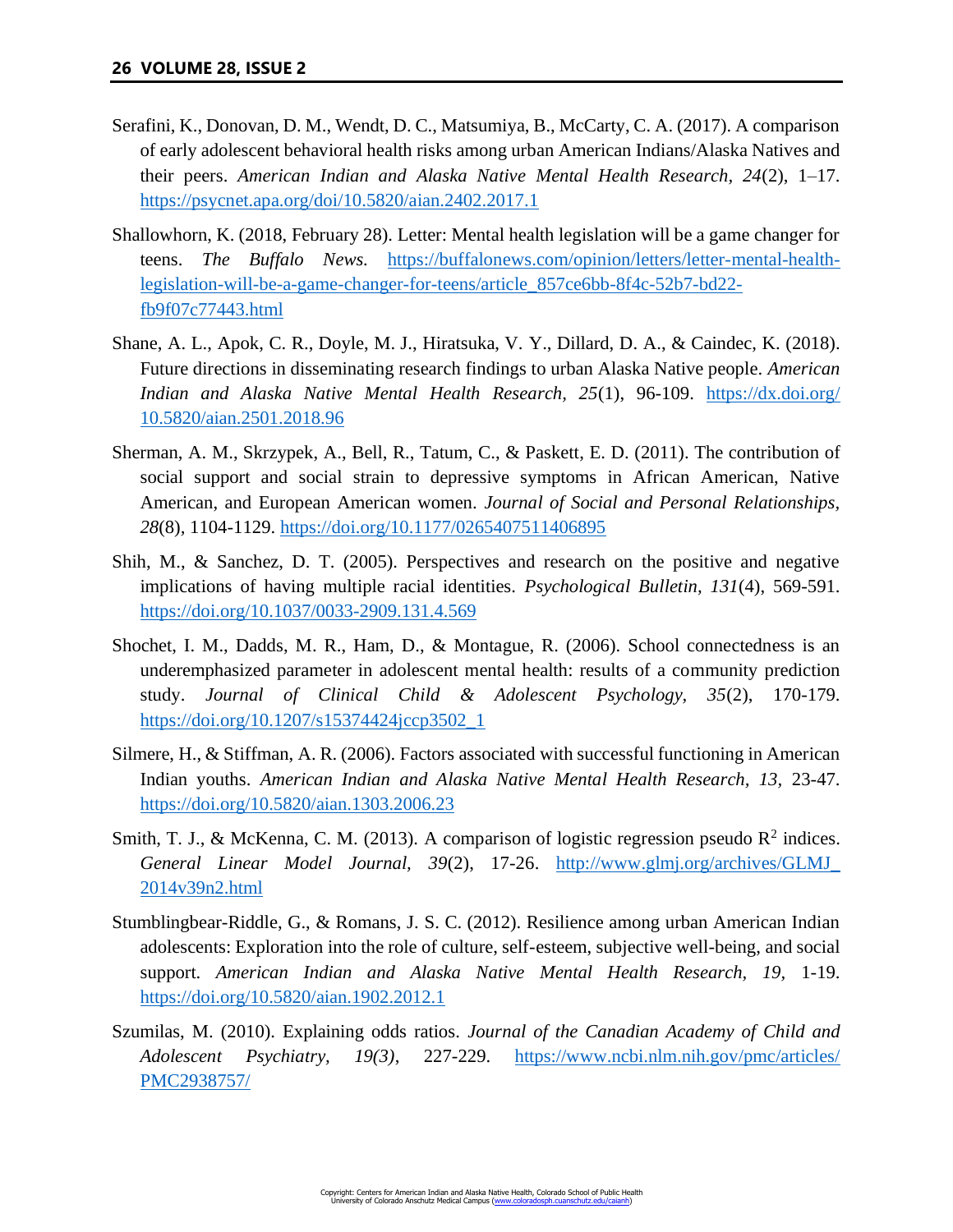- Tarokh, L., Saletin, J. M., & Carskadon, M. A. (2016). Sleep in adolescence: Physiology, cognition and mental health. *Neuroscience and Biobehavioral Reviews, 70*, 182–188. <https://doi.org/10.1016/j.neubiorev.2016.08.008>
- Udry, J. R., Li, R. M., & Hendrickson-Smith, J. (2003). Health and behavior risks of adolescents with mixed-race identity. *American Journal of Public Health, 93*(11), 1865-1870. <https://doi.org/10.2105/ajph.93.11.1865>
- Van Boekel, M., Bulut O., Stanke, L., Palma Zamora, J. R., Jang, Y., Kang, Y., & Nickodem, K. (2016). Effects of participation in school sports on academic and social functioning. *Journal of Applied Developmental Psychology, 46*, 31-40. [https://doi.org/10.1016/j.appdev.](https://doi.org/10.1016/j.appdev.2016.05.002) [2016.05.002](https://doi.org/10.1016/j.appdev.2016.05.002)
- Wahlstrom, K. L. (2016). Later start time for teens improves grades, mood, and safety. *Phi Delta Kappan, 98*(4), 8-14.<https://doi.org/10.1177/0031721716681770>
- Wall, T. L., Garcia-Andrade, C., Wong, V., Lau, P., & Ehlers, C. L. (2000). Parental history of alcoholism and problem behaviors in Native-American children and adolescents. *Alcoholism: Clinical and Experimental Research*, *24*(1), 30-34. [https://doi.org/10.1097/00000374-](https://doi.org/10.1097/00000374-200001000-00005) [200001000-00005](https://doi.org/10.1097/00000374-200001000-00005)
- Werner, E. (2012). Risk, resilience, and recovery. *Reclaiming Children and Youth, 21*(1), 18-22. <http://reclaimingjournal.com/issues-46/>
- Whitbeck, L. B., Hoyt, D. R., McMorris, B. J., Chen, X., & Stubben, J. D. (2001). Perceived discrimination and early substance abuse among American Indian children. *Journal of Health and Social Behavior, 42*(4), 405-424.<https://doi.org/10.2307/3090187>
- Whitbeck, L. B., Walls, M. L., Johnson, K. D., Morrisseau, A. D., & McDougall, C. M. (2009). Depressed affect and historical loss among North American indigenous adolescents. *American Indian and Alaska Native Mental Health Research, 16*(3), 16-41. <https://doi.org/10.5820/aian.1603.2009.16>
- Yoshikawa, H., Aber, J. L., & Beardslee,W. R. (2012). The effects of poverty on the mental, emotional, and behavioral health of children and youth: Implications for prevention. *American Psychologist, 67*(4), 272–284.<https://doi.org/10.1037/a0028015>
- Yu, M., Stiffman, A. R., & Freedenthal, S. (2005). Factors affecting American Indian adolescent tobacco use. *Addictive Behaviors, 30*(5), 889-904. [https://doi.org/10.1016/j.addbeh.](https://doi.org/10.1016/j.addbeh.2004.08.029) [2004.08.029](https://doi.org/10.1016/j.addbeh.2004.08.029)
- Zhu, X., Haegele, J. A., & Healy, S. (2019). Movement and mental health: behavioral correlates of anxiety and depression among children of 6-17 years old in the U.S. *Mental Health and Physical Activity, 16*, 60-65.<https://doi.org/10.1016/j.mhpa.2019.04.002>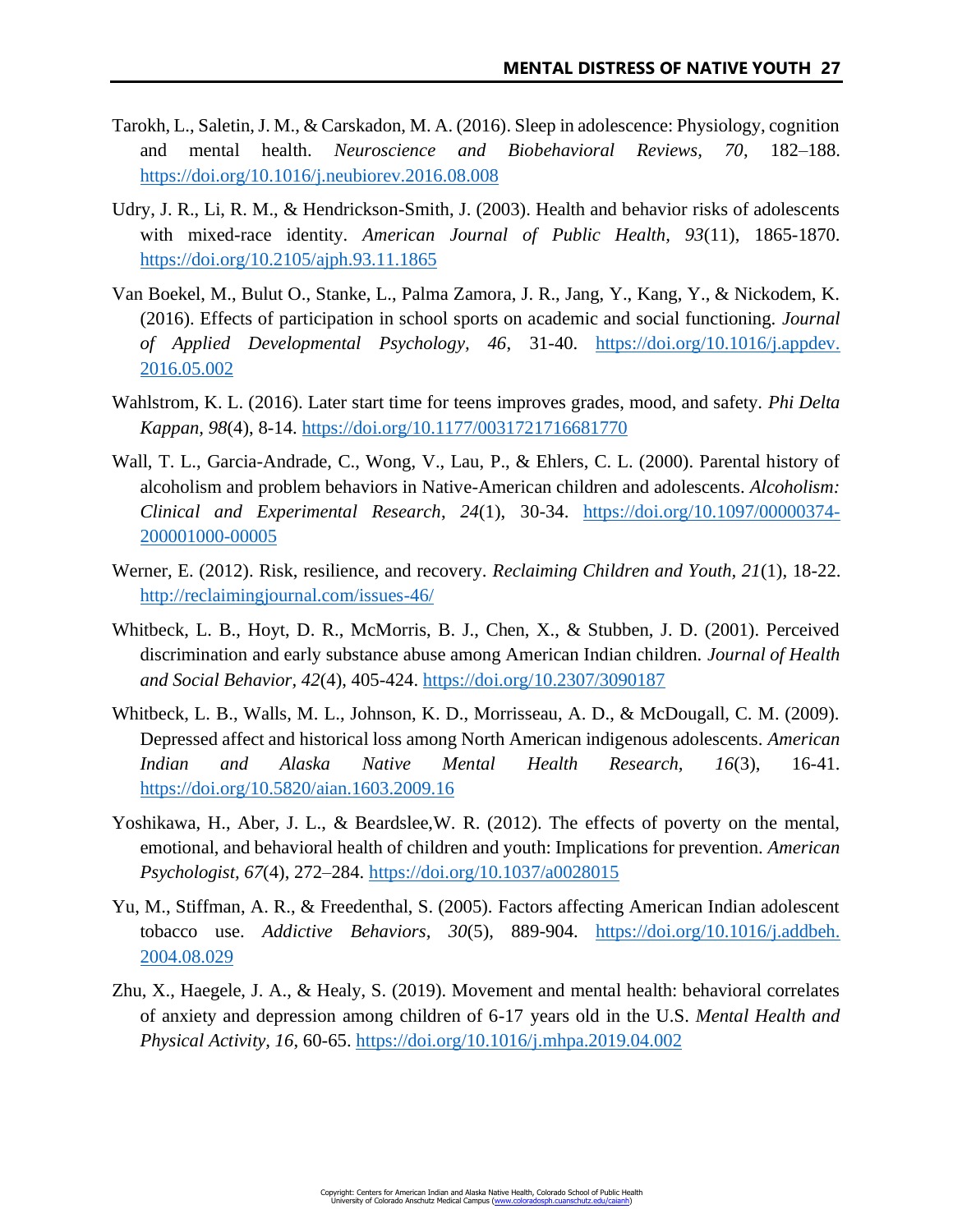## **ACKNOWLEDGEMENTS**

This work was completed with the support of the Minnesota Youth Development Group [\(https://sites.google.com/view/mnydrg\)](https://sites.google.com/view/mnydrg) and the Campbell Leadership Chair in Education and Human Development (held by Dr. Rodriguez) at the University of Minnesota.

## **CONFLICT OF INTEREST**

The authors declare that they have no conflict of interests.

# **AUTHOR INFORMATION**

Ozge Ersan is a PhD candidate majoring in Quantitative Methods in Education, in the Department of Educational Psychology at the University of Minnesota in Minneapolis, MN. Her research area is educational measurement and evaluation.

Dr. Michael C. Rodriguez is a Professor of Quantitative Methods in Education, in the Department of Educational Psychology at the University of Minnesota in Minneapolis, MN. His research areas include educational measurement, with a focus on item-writing, accessible measurement, and educational equity.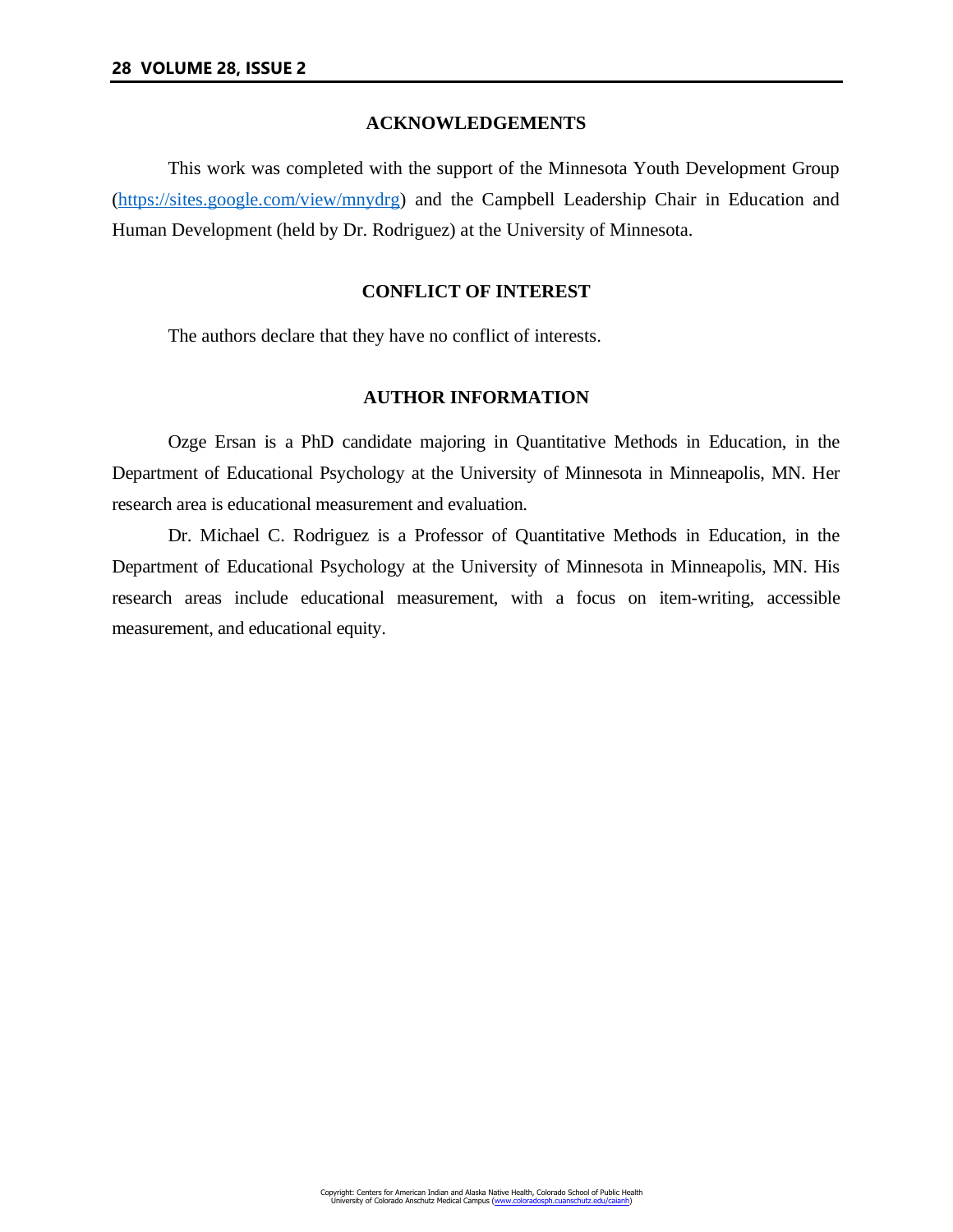# **APPENDIX**

| <b>Study Variables and Associated Items in MSS 2019</b> |                                                                                                                                                                                                                                                                                                                                                                                                                                                                                                                                                                                                                                                                                                                                                                                                                                                                                                                               |                                                                                                                                                              |  |  |  |  |  |  |  |
|---------------------------------------------------------|-------------------------------------------------------------------------------------------------------------------------------------------------------------------------------------------------------------------------------------------------------------------------------------------------------------------------------------------------------------------------------------------------------------------------------------------------------------------------------------------------------------------------------------------------------------------------------------------------------------------------------------------------------------------------------------------------------------------------------------------------------------------------------------------------------------------------------------------------------------------------------------------------------------------------------|--------------------------------------------------------------------------------------------------------------------------------------------------------------|--|--|--|--|--|--|--|
| <b>Name of variable</b>                                 | Items used to create the variable                                                                                                                                                                                                                                                                                                                                                                                                                                                                                                                                                                                                                                                                                                                                                                                                                                                                                             | <b>Variable construction</b><br>method<br>dichotomous variable<br>1=Yes, if Yes item choice is<br>selected at least for one<br>question;<br>0=No, otherwise. |  |  |  |  |  |  |  |
| <b>Mental Distress</b>                                  | Do you have any long-term mental health, behavioral or emotional problems? Long-term means<br>lasting 6 months or more.<br>Have you ever been treated for a mental health, emotional or behavioral problem (during the last<br>year or more than a year ago)?<br>During the last 12 months, how many times did you do something to purposely hurt or injure<br>yourself without wanting to die, such as cutting, burning or bruising yourself on purpose? * not<br>Y/N<br>Have you ever seriously considered attempting suicide (during the last year or more than a year<br>ago)?<br>Have you ever actually attempted suicide (during the last year or more than a year ago)?                                                                                                                                                                                                                                                |                                                                                                                                                              |  |  |  |  |  |  |  |
|                                                         | Choices: Yes, No                                                                                                                                                                                                                                                                                                                                                                                                                                                                                                                                                                                                                                                                                                                                                                                                                                                                                                              |                                                                                                                                                              |  |  |  |  |  |  |  |
| Trauma                                                  | Do you live with anyone who drinks too much alcohol?<br>Do you live with anyone who uses illegal drugs or abuses prescription drugs?<br>Does a parent or other adult in your home regularly swear at you, insult you or put you down?<br>Has a parent or other adult in your household ever hit, beat, kicked or physically hurt you in any<br>way?<br>Have your parents or other adults in your home ever slapped, hit, kicked, punched or beat each<br>other up?<br>Has any older or stronger member of your family ever touched you or had you touch them<br>sexually?<br>Have any of your parents or guardians ever been in jail or prison?<br>During the past 12 months, have you stayed in a shelter, somewhere not intended as a place to<br>live, or someone else's home because you had no other place to stay (on your own without any<br>adult family members or with an adult family member)?<br>Choices: Yes, No | dichotomous variable<br>1=Yes, if Yes item choice is<br>selected at least for one<br>question;<br>0=No, otherwise.                                           |  |  |  |  |  |  |  |

# **Table A1**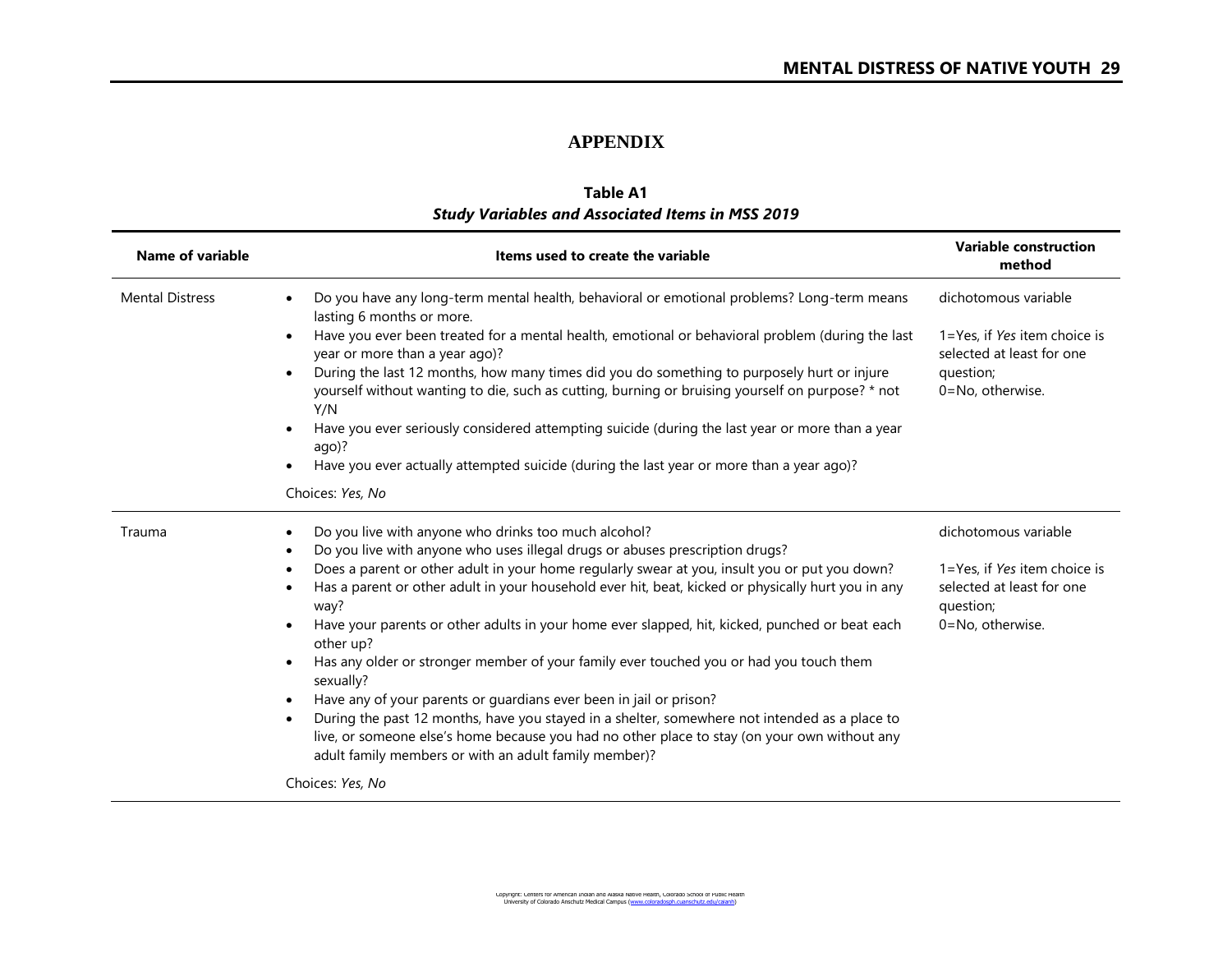| <b>Name of variable</b>      | Items used to create the variable                                                                                                                                                                                                                                                                                                           | <b>Variable construction</b><br>method<br>continuous variable |  |  |
|------------------------------|---------------------------------------------------------------------------------------------------------------------------------------------------------------------------------------------------------------------------------------------------------------------------------------------------------------------------------------------|---------------------------------------------------------------|--|--|
| Being bullied (victim)       | During the last 30 days, how often have other students harassed or bullied you for any of the following<br>reasons?                                                                                                                                                                                                                         |                                                               |  |  |
|                              | Your race, ethnicity or national origin<br>Your religion<br>Your gender                                                                                                                                                                                                                                                                     | created by partial credit<br>Rasch model                      |  |  |
|                              | Because you are gay or lesbian or because someone thought you were<br>A physical or mental disability<br>Your weight or physical appearance                                                                                                                                                                                                 |                                                               |  |  |
|                              | During the last 30 days, how often have you been bullied through e-mail, chat rooms, instant<br>messaging, websites or texting?                                                                                                                                                                                                             |                                                               |  |  |
|                              | During the last 30 days, how often have other students at school<br>pushed, shoved, slapped, hit or kicked you when they weren't kidding around?<br>threatened to beat you up?<br>spread mean rumors or lies about you?<br>made sexual jokes, comments or gestures towards you?<br>excluded you from friends, other students or activities? |                                                               |  |  |
|                              | Choices: never, once or twice, about once a week, several times a week, every day                                                                                                                                                                                                                                                           |                                                               |  |  |
| Family/ community<br>support | Can you talk to your mother about problems you are having?                                                                                                                                                                                                                                                                                  | continuous variable                                           |  |  |
|                              | Choices: yes, most of the time; yes, some of the time; no, not very often; no, not at all; my mother is not<br>around                                                                                                                                                                                                                       | created by partial credit<br>Rasch model                      |  |  |
|                              | Your parents care about you.<br>Other adult relatives care about you.<br>Friends care about you.<br>Adults in your community care about you.                                                                                                                                                                                                |                                                               |  |  |
|                              | Choices: not at all, a little, some, quite a bit, very much                                                                                                                                                                                                                                                                                 |                                                               |  |  |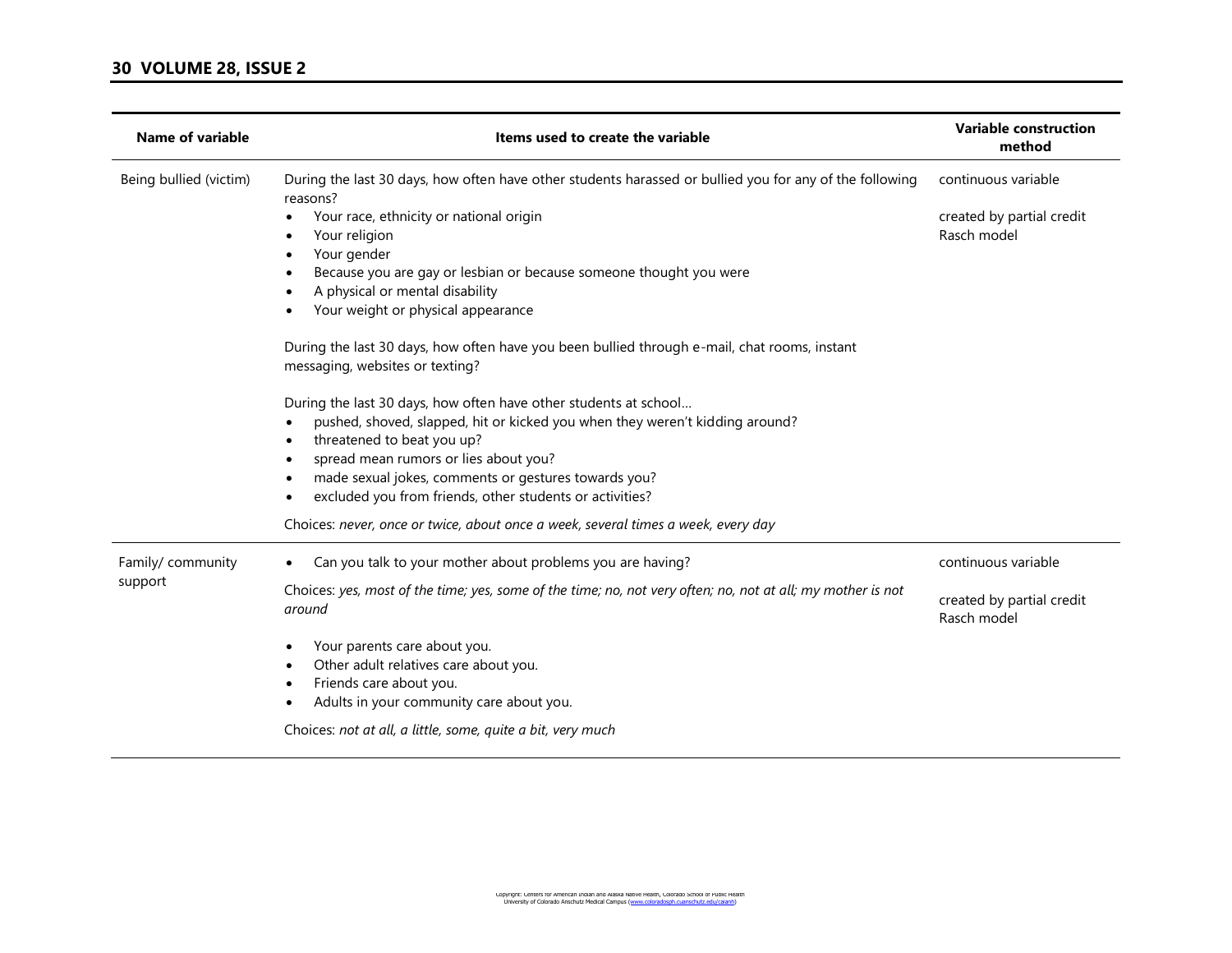| Name of variable                                         | Items used to create the variable                                                                                                                                                                                                                                                                                                                                                                                                                                                                                                                                                                                                                                | <b>Variable construction</b><br>method                                                                                                            |  |  |
|----------------------------------------------------------|------------------------------------------------------------------------------------------------------------------------------------------------------------------------------------------------------------------------------------------------------------------------------------------------------------------------------------------------------------------------------------------------------------------------------------------------------------------------------------------------------------------------------------------------------------------------------------------------------------------------------------------------------------------|---------------------------------------------------------------------------------------------------------------------------------------------------|--|--|
| Empowerment                                              | I feel safe at school.<br>I feel safe in my neighborhood.<br>I feel safe at home.<br>Choices: strongly disagree, disagree, agree, strongly agree<br>I feel valued and appreciated by others.<br>$\bullet$<br>I am included in family tasks and decisions.<br>I am given useful roles and responsibilities.<br>Choices: not at all or rarely, somewhat or sometimes, very of often, extremely or almost always                                                                                                                                                                                                                                                    | continuous variable<br>created by partial credit<br>Rasch model                                                                                   |  |  |
| Teacher/ school<br>support                               | Overall, adults at my school treat students fairly.<br>$\bullet$<br>Adults at my school listen to the students.<br>The school rules are fair.<br>$\bullet$<br>At my school, teachers care about students.<br>$\bullet$<br>Most teachers at my school are interested in me as a person.<br>Teachers/other adults at school care about you.<br>Choices: strongly disagree, disagree, agree, strongly agree                                                                                                                                                                                                                                                         | continuous variable<br>created by partial credit<br>Rasch model                                                                                   |  |  |
| OST activity<br>participation (at least 3<br>times/week) | During a typical week, how often do you participate in each of the following activities outside of the<br>regular school day<br>Sports teams, such as park and rec teams, school teams, in-house teams or traveling teams<br>School sponsored activities or clubs that are not sports, such as drama, music, chess or science<br>club<br>Leadership activities such as student government, youth councils or committees<br>Other community clubs such as 4-H, Scouts, Y-clubs or Community Ed?<br>Artistic lessons, such as music or dance<br>Physical activity lessons, such as tennis or karate<br>Choices: 0 days, 1 day, 2 days, 3 to 4 days, 5 or more days | dichotomous variable<br>$1 = Yes$ , if student<br>participates in any activities<br>a total of at least three<br>times a week:<br>0=No, otherwise |  |  |